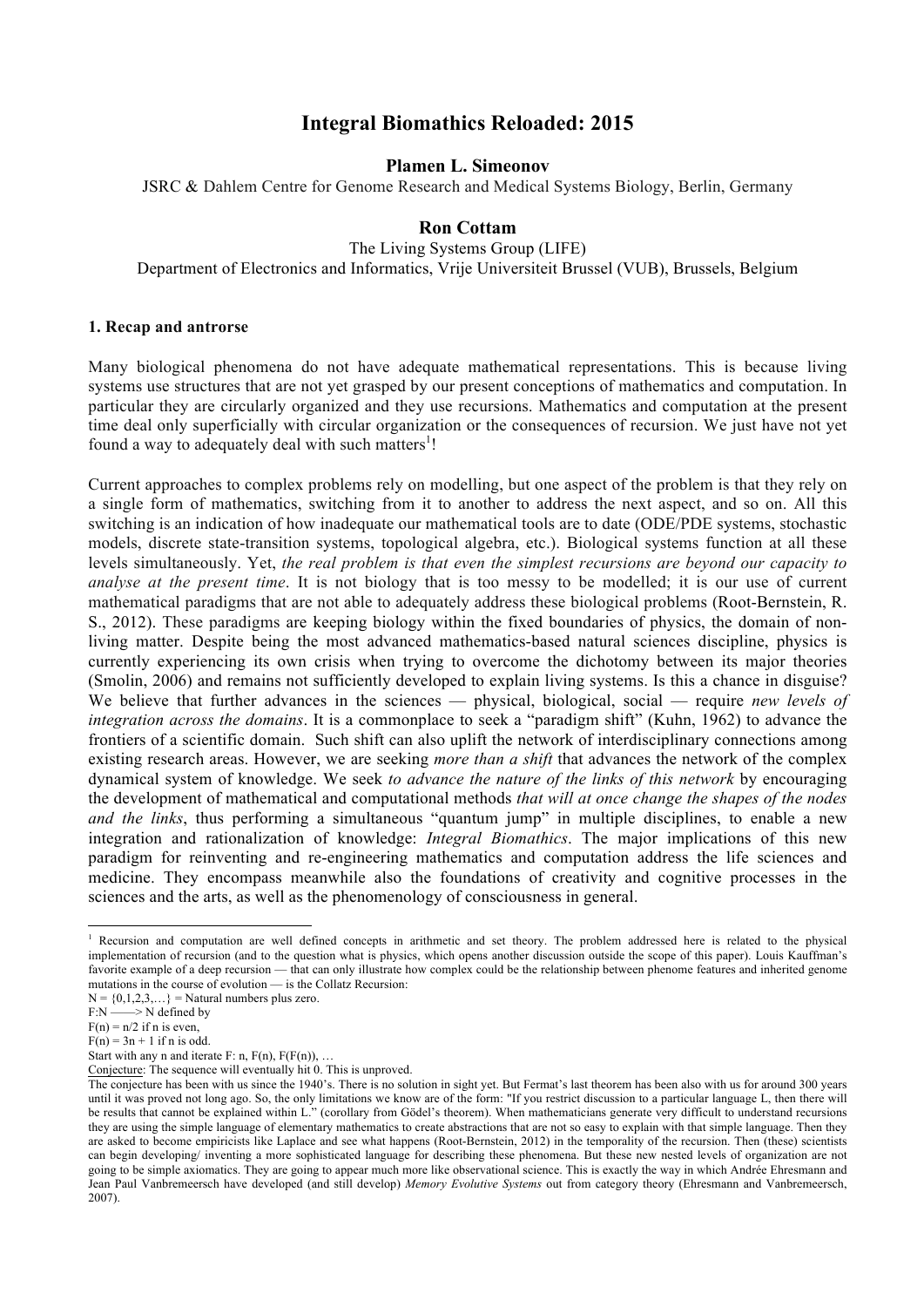Integral Biomathics involves reconceptualising what mathematics is and its role in science, granting a place to, while clarifying, the relationship between the non-mathematical concepts of philosophical biology (Sober, 2000; Griffiths, 2002; Godfrey-Smith, 2014), qualitative mathematics (Smith, 1983; Sacks, 1985; Rudolph, 2014) that provides insight but no precise predictions, analogical computation (Damper, 2001; Kokinov and French, 2002; Gentner and Forbus, 2011) and formal models that do facilitate precise predictions. In particular, philosophical biology and philosophical anthropology are far more than descriptive and concerned with justifying the reality of life and living beings, thereby revealing how misguided are efforts to examine these only in terms of received mathematical ideas. These disciplines are indeed in a dialectic relationship with 'mathematics for biomathics' (Hoffman, 2013), making their own distinctive contribution but needing to be contextualized. To engage the individual disciplines with each other is the goal of Integral Biomathics. However, we should be aware that interdisciplinarity and transdisciplinarity are not enough. We have to recognise that systems can be simply defined and evolve easily, but that they are not going to be analysable at the level of the languages and descriptions at which we have produced or begun to describe them (Gödel's insight). In fact, we are not dealing with the limitations of mathematics *per se*. We are dealing with an endless helix of creation, a *Vitruvian Evolution* of evolving and interpenetrating cognitive perspectives. When we look closely at what structures can be described or generated at a given level, new structures are enfolded and revealed like in a fractal image. These need new explorations and new levels of description, and hence imply new cycles of knowledge integration. Essentially this process comprises the search for better descriptions of living systems leading to the comprehension of their specific characteristics, including emergent properties all the way up to the higher order cognitive processes. What remains is to explain *how* this integration of multiple approaches is going to be realized in order to deliver new results and new insights about living systems.

Such a dramatic paradigm change in science has been attempted several times over the past sixty years by outstanding researchers. Now we venture to achieve the dreams of those pioneers by linking together their successors, backed by the wisdom of these forerunners. Our goal is to accelerate scientific development in the life sciences and personalized medicine through profoundly new theoretical foundations*.* In this quest we pursue a unified view of life that goes *over scales*. Until now, any attempt to deal with multi-scales using conventional techniques has been doomed to failure no matter how much data we collect. The problem is with their interpretation. One cannot go between adjacent scales in a real existing hierarchy by using the logic of either of the scales – the intermediate region is multiply fractal (Cottam et al., 2004a)! Local solutions require global knowledge (Cottam et al., 2013), but *mathematics, not data, remains* the key to biology. We need a return to the style of doing science in the 1970s (Justman, 2015) following bold approaches of the founders of bio-mathematics such as D'Arcy Wentworth Thompson, Alan Turing, John von Neumann, Nicolas Rashevsky, René Thom, Brian Goodwin, Conrad Hal Waddington, Michael Conrad and Robert Rosen enriched by the findings of theoretical and philosophical biologists from von Uexküll and Lorenz to Hoffmeyer and Kull. We call this new initiative for high-risk and high-impact research in Integral Biomathics *SALVE: Support Action for Living Vitruvian Evolution* to celebrate the multifaceted integrative da Vinci approach to science, engineering and the humanities. This project puts in place a cyclic discourse methodology stimulating the creation and alternation of innovative ideas for a scalable biological mathematics and computation and its validation in modelling real-life problems. The initiative organizes currently 84 experienced and enthusiastic scientists from a multidisciplinary worldwide community.

## **2. Research Focus (RF): Second-Order and Higher-Order Logics Mapping Self-Organized Criticalities**

Reductionism reached its zenith in the third quarter of the XXth Century with the synthetic theory of evolution embracing molecular biology, cybernetics and information theory. Evolution was equated with changes in populations of genes, identified with DNA, encoding information on how to produce survival machines to reproduce themselves. Biology was reduced to chemistry, which was assumed to be explained by physics. Today theoretical biologists are intensifying their efforts to overcome reductionism in order to comprehend the reality of life. The research framework we focus on is not about developing models and engineering systems mimicking Nature based on conventional theories and automation. It is not about bioinformatics or biocomputation, understood as cellular/molecular/biochemical/DNA computing, either. The objective of a *biology-driven mathematics* pursued by Integral Biomathics is indeed an appraisal of the *second-order types of nested logic* in place of the first-order logic with which most standard mathematicians are familiar.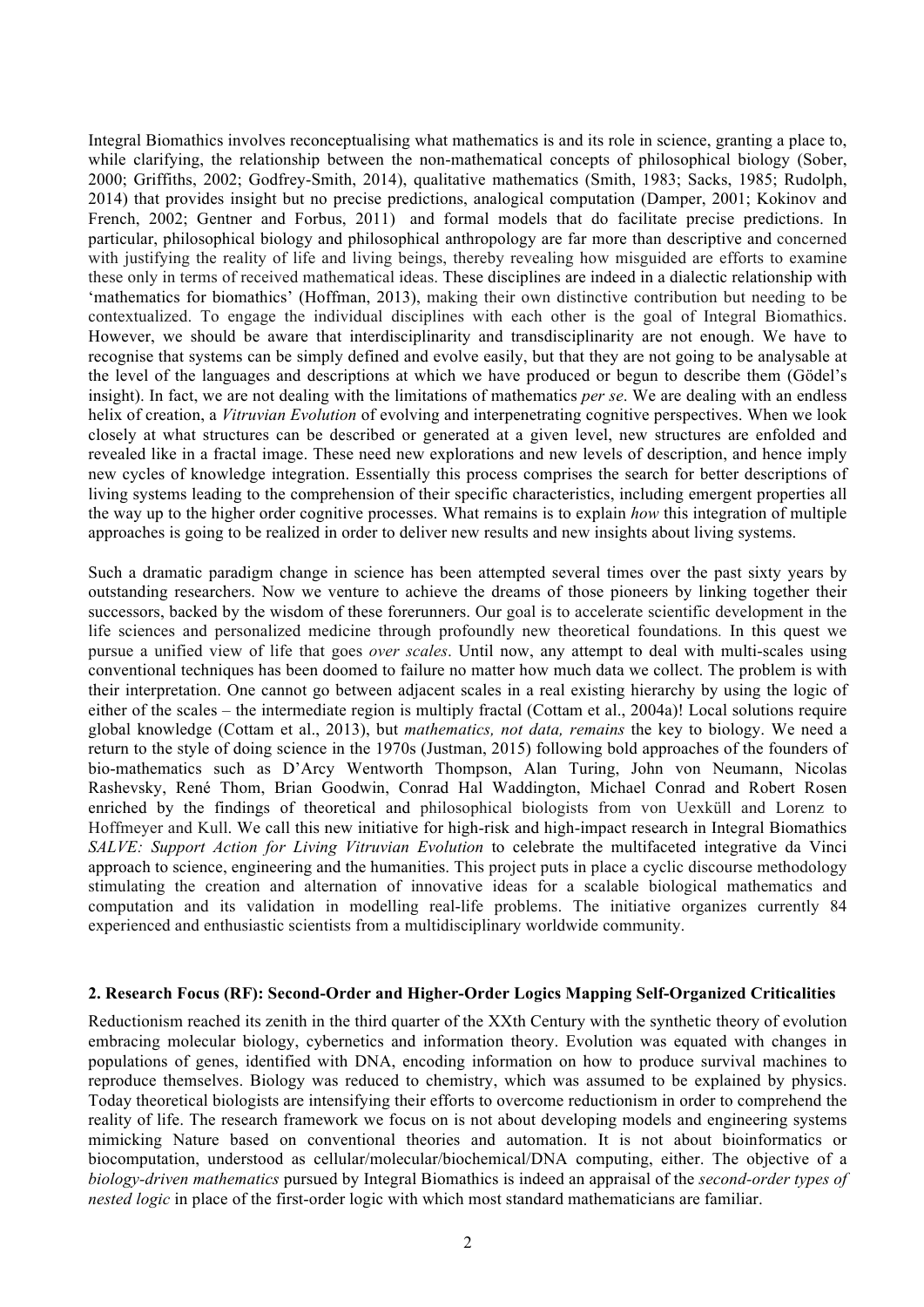This kind of "implicate order" (Bohm, 1980) should be also capable of capturing *acategorical elements* and other phenomenological aspects (Rosen, 2015), such as the dualistic ('endo' and 'exo') nature of time (see 3.4, KT4), which cannot be registered systematically, but only *systatically<sup>2</sup>* . *The great advantage of second-order logic over first-order is within its systatic capacity.* One drawback of second-order logic is, however, that it is not decidable. Because of this weakness, most standard mathematicians still like to adhere to first-order logic, which is decidable or provable. How to make it decidable is a big issue for biology (and physics). In order to specify meaningful statements framed in second-order logic, some sort of *qualifier* needs to be used. Information, as a natural phenomenon of a layered, filtered and shared content (syntax, semantics, semiotics) is a crucial factor for making second-order logic – that is inevitably isolated on theoretical grounds – decidable, as revealed in the origins of life. The central point here is that *the phenomenology of information is intrinsically decidable if the internalist stance* (Matsuno, 1996; 2013) – that of the first person observerparticipant (Vrobel, 2015) – *is adopted*. This includes the immanent decidability of complex biology-based information structures (Hankey, 2014). Our approaches target the realisation of homomorphisms within the synergetic bundle of i) higher-order multi-state switching logics (Goranson and Cardier, 2013), ii) memory evolutive systems (Ehresmann and Vanbremeersch, 2007), iii) wandering logic intelligence (Simeonov, 2002), and iv) self-organised criticalities (Hankey, 2015) in living systems. They are phenomenology-based (e.g. Simeonov, 2015; Matsuno, 2015; Hipólito, 2015; Ehresmann & Gomez-Ramirez, 2015; Goranson et al., 2015) and bio/cyber-semiotics-based (Kull, 2015; Brier; 2015; Nakajima, 2015).

Indeed, much of the problem when trying to adequately represent the organization of living systems is in the arena of *undecidability*. We need to proceed with real examples and see what can happen. Sometimes we have to work without formal models for a long time in order to find the groundings. A good example of this is the work of Humberto Maturana who understands that human communication occurs at the level of coordinations of coordinations of actions (a second order logic), and we do not have perspicuous formalisms yet for the handling of this other than 'ordinary language', which in its performance *IS* such *coordination of coordinations*. Yet to realize the fine-tuned scheme of such helicoid evolving modelling relations for science (Fig. 1) we need to deploy another kind of *squinted* perceptive-narrative logic recognizing the 'difference that makes the difference' that assigns a meaning to the overall process in the words of Gregory Bateson.



*Fig 1.* The evolving modelling relation for science (Simeonov, 2010)

<u> 1989 - Jan Samuel Barbara, margaret e</u>

<sup>2</sup> when related to combination or synthesis (systatics)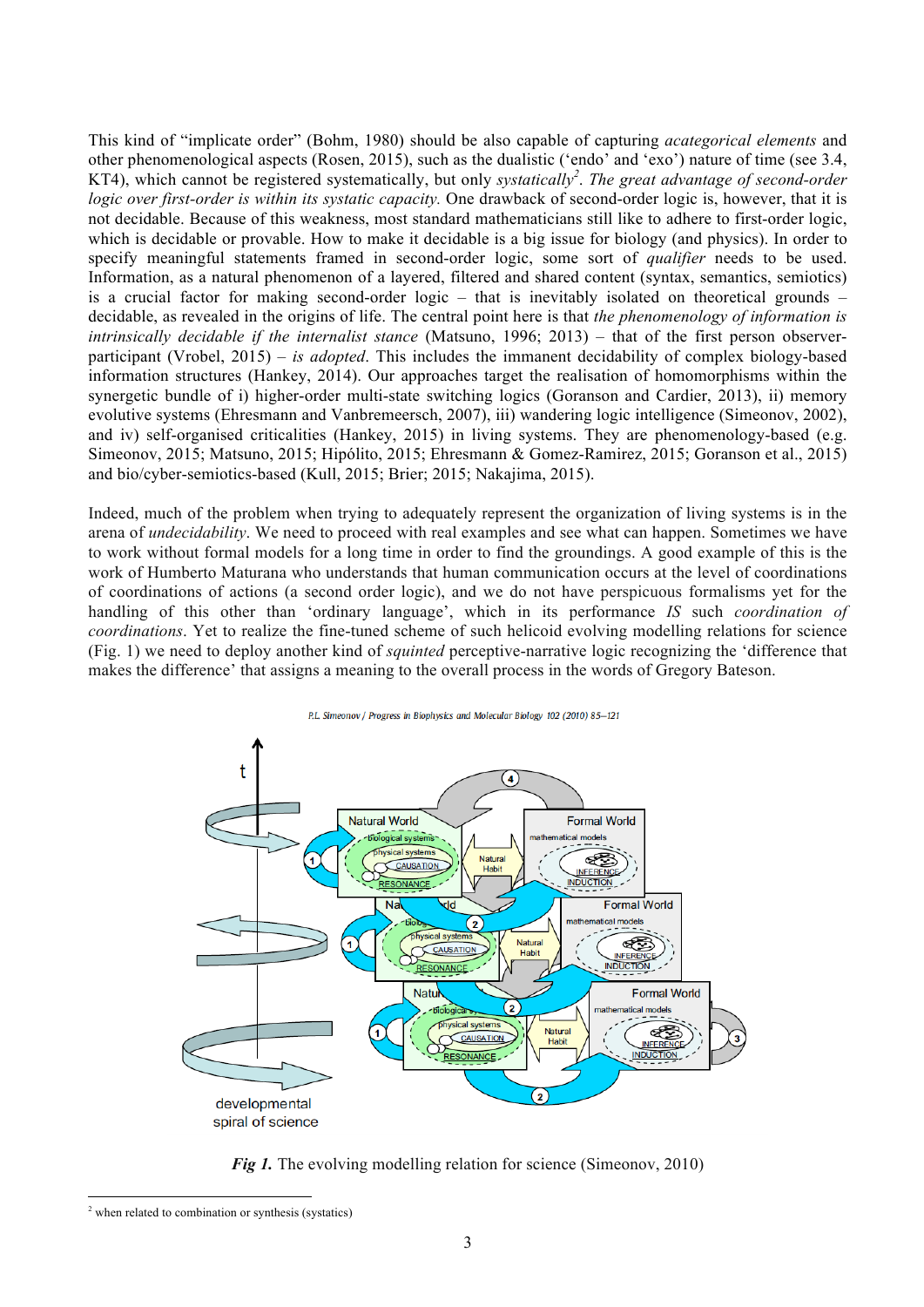# **3. New Key Themes for Future Research**

The following new *Key Themes (KT)* have been identified and added to our Integral Biomathics research programme (Simeonov et al., 2012; Gare, 2013; Kauffman and Gare, 2015) in the course of the JPBMB publication activities in 2013 and 2015 (Simeonov et al, 2013; Simeonov et al, 2015).

# **3.1 KT1: Two-sorted and multivalent logic**

Structural modelling of complex biological systems relies on formalisms inherited from physics. These formalisms scale poorly when dealing with interactions involving many variables and agents operating in multi-causal biosystems that cohere at multiple overlapping layers over multiple contexts. A two-sorted logic supplements the existing formalisms to mitigate these challenges (Goranson and Cardier, 2013). The purpose of this second logic is to track how multiple contexts relate to each other, as well as to the dependent structures they inform: a situating of situations. Supervenience (Davidson, 1970; Kim 1984; 1987) could be possibly addressed with two-sorted logic. This allows for capturing the multi-layered and multi-system dynamics that have been elusive in modelling emergent systems so far. The net of co-regulators in MES (Ehresmann & Vandbremeersh, 2007) realizes a multivalent logic. Future multivalent logic models will require *phenome ontologies* and new kinds of abstractions to reason about interactions among contexts (as situations) as well as about facts. This advancement of current approaches will require basic research in type theory deploying phenomenological constructs for addressing the overlapping domains (Goranson et al., 2015). Of course, this focus can be only the beginning of a research on the adequate representations of dynamic structures and processes in living systems. Possible next steps could involve the investigation of the applicability of Grottendieck's extensions of abelian categories (MacLane, 1950; Murfet, 2006) for homological algebra (Grothendieck, 1957), his Topos Theory (Grothendieck, 1971; Artin et al., 1972) and other developments on this base (Lurie, 2009).

# **3.2 KT2: Extended and Self-Organized Criticalities**

The analysis of criticality states is at the heart of regulation of complex biological systems (Thom, 1977; Rossi, 2011). A particularly interesting and relevant starting point for further investigations is related to the works on extended criticality and symmetry breakings (Longo & Montévil, 2011; Longo, Montévil & Kauffman, 2012), on self-organized criticality (Hankey, 2015) and on applying category theory to model living beings as close to criticality rhythmic pulsations between aspects of qualia and quanta (Cazalis, 2015). Criticality implies that the natural form of information processing at the loci of control of biological systems is neither digital nor limited by binary logic of the category of sets. Rather it involves *singularity-based transformations* hitherto studied in applications of renormalization group processes to complex critical phenomena (Vvedensky and Chang 1982, Chang e al., 1992). Such transformations can be shown to be relevant to elementary processing of information in all criticality based decision making processes in biology, from complex single cell behaviour (Ford, 2010), up to human information processing by manipulation of gestalts, as envisioned in (Hankey, 2015).

# **3.3 KT3: Hierarchy and Heterarchy**

Life is hierarchically structured with complementary heterarchical (von Goldammer et al., 2003) inclusions (Cottam et al., 2005). In the brain, for example, massive information processing appears to tend towards heterarchical structures and processes, while reduction from heterarchy resulting in the sequential control of action is through hierarchical compression. But any attempt to deal with hierarchical multi-scales using conventional techniques is doomed to failure no matter how much data we collect. Generalization in a reductive world results in a small number of precise components, for example the array of physical laws. Generalization in a hierarchical living world, however, results in extreme vagueness. This makes the application of conventional mathematics to an overall view of life extremely difficult. Realizing that the one constraint on science, as on all thought, is (conventional) logic, then if we wish to go beyond it, the only possibility at present is to address vagueness, not algorithms. A possible approach to address this is the 'logic of vagueness" (Peirce, 1869; McCulloch, 1945; Brock, 1969, 1979). In addition, life is characterized by temporal evolution, whereas conventional mathematical equations are static and partially irreversible (see the example of  $1+1=2$  in Cottam et al., 2004b).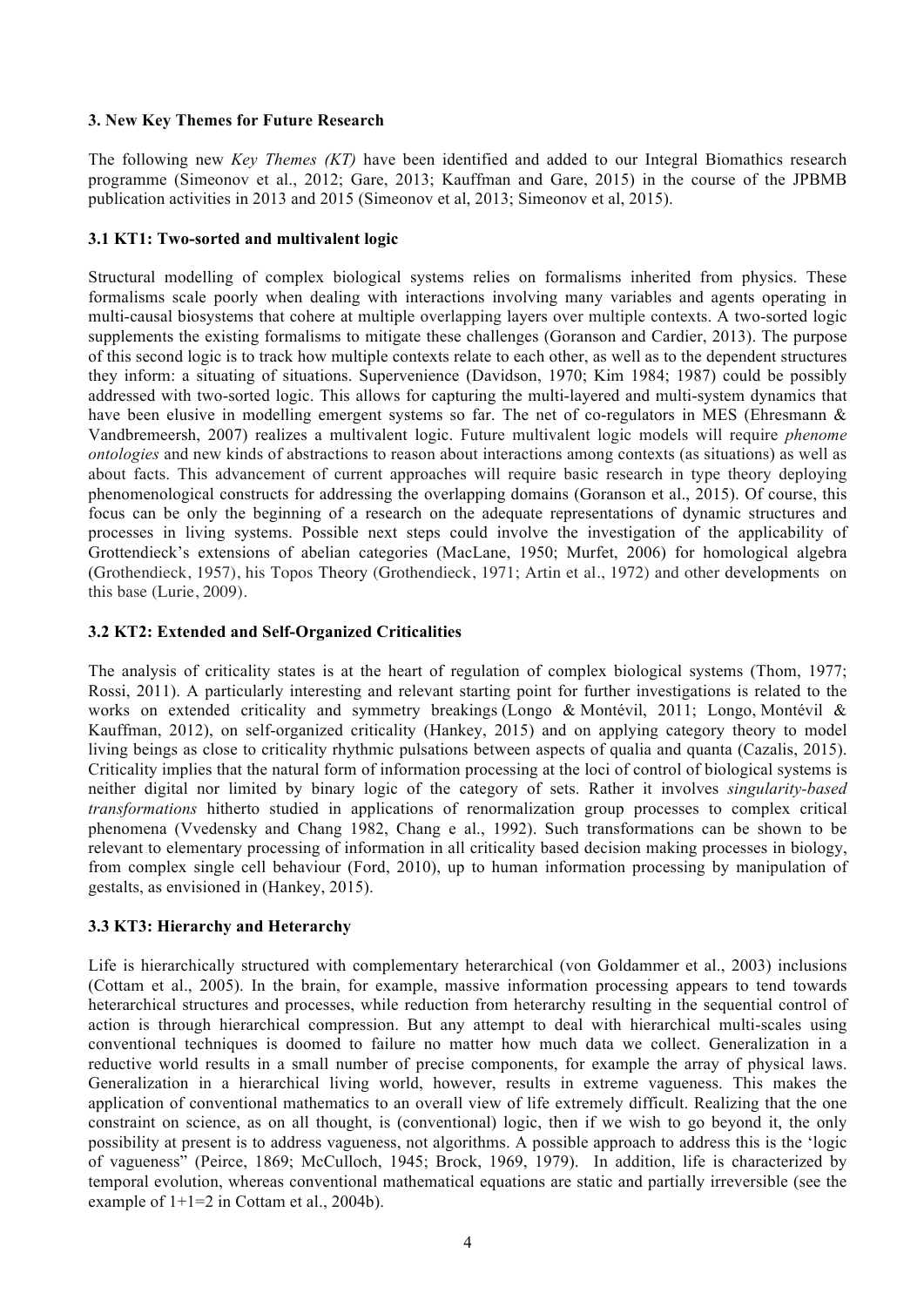## **3.4 KT4: Biological and Phenomenological Temporality**

The internalist manifestations of time in biology as a process awareness of internal and external changes (Matsuno, 1998; Matsuno and Salthe, 2002; Matsuno, 2012) and as *time-consciousness* (Husserl, 1991; Heidegger, 1996; Varela, 1999; Kortooms, 2002; Vrobel, 2013; 2015) are characteristic for living systems. "Time is obviously a phenomenon at the interface between (human) mind and the physical world." (Simeonov, 2015). Therefore this is going to be another key theme for the Integral Biomathics programme in future.

### **3.5 KT5: Naturalistic Computation**

Many biological phenomena do not have adequate mathematical representations. This is because living systems are deploying logic and semiotics beyond our conception of mathematics into the domain of computation, which is on its part much richer than the standard Turing machine paradigm. Hypercomputation has probably the best chances today to develop into a form of *naturalistic/naturalized computation*, i.e. information processing based on its realization in living systems (Simeonov, 2010; Schroeder, 2013a/b; Schroeder, 2014). This is one of the greatest challenges, but also best opportunity in computation theory. Therefore, the results of KT1, KT2, KT3 and KT4 can directly flow into the SALVE research track on naturalizing computation. The most important goal of KT5 is to investigate the opportunities of a Turing Oracle Machine (TOM) implementation and two-sorted logic (KT1), capable of delivering complementary first and third person system descriptions<sup>3,</sup> incl. their hierarchy/heterarchy (KT3) and temporality (KT4), thus bridging the gap between the formal and informal/narrative/visual modelling systems. Of course, such a system description addressing a challenging question like understanding the movements of viruses within the host organism (Zaichick et al., 2013) also implies a context (Kitto and Kortschak, 2013). The latter needs to be considered from a much broader perspective<sup> $\frac{4}{3}$ </sup> (Gabora et al., 2013; Gare, 2013) of interest for further research.

### **3.6 KT6: AI & Advanced Visual Analytics**

A good example of the significance of our proposal for the biomathematics of the future is the recent upheaval of weak artificial intelligence in almost any field of life today after decades of stagnation and deadlocks (Bostrom, 2014). Also, advanced data visualization techniques (Mazza, 2009; Signer et al., 2011; Zhang et al., 2011; Dill et al., 2012; Ware, 2013) often provide *the key of the qualifier* to decrypt ambiguous second order logic in biological phenomena such as the recognition and learning of cancer cells in virtual microscopy with the help of human experts in observation as practiced in digital pathology (Randell et al., 2014; Higgins, 2015). We regard advanced visual representation and analytics as adequate supplements to formal machineries of mathematics and computation. All the other key themes of KT1-KT5 are going to be addressed in KT6.

### **4. Outlook**

There are basically two guideline themes motivating the relevancy of Integral Biomathics for science:

- 1. internal modellng problems in biology due, in part, to circularity and recursion, and
- 2. a need for wider and more sensitive interdisciplinary work.

They are separate but related parts of a whole that needs further exploration. A specific research goal of the SALVE project will be the creation of an exemplary model comprising a strategy to address these themes and exhibiting some of the proposed new key themes for research in this context. As a first practical step towards the realization of this vision, we propose to devise a moderate, but integrative and extensible methodology. This includes the development of a unified research framework in biomathematics and biocomputation to explore the relationship between morphogenesis and the development, evolution and degeneration of brain functions across multiple layers, domains and perspectives. This focus is interesting for investigation because networks of neurons are known to mimic arbitrarily complex catastrophes (Thom, 1977). Therefore, they must be uniquely qualified to model and control genetic networks (Hankey, 2014, p.245), which contain critical instabilities and operate at 'The Edge of Chaos' (Kauffman, 1996). If we succeed in testing this hypothesis in silico, then a holistic approach to treating neuroblastoma and cancer in general might be derived.

<u> 1989 - Jan Samuel Barbara, margaret e</u>

<sup>&</sup>lt;sup>3</sup> agent-based simulations could be held to be first person.

<sup>&</sup>lt;sup>4</sup> incl. evolution, ecology, society and the researcher engaging in scientific inquiry, theorizing, measuring and communicating results as part of the context being investigated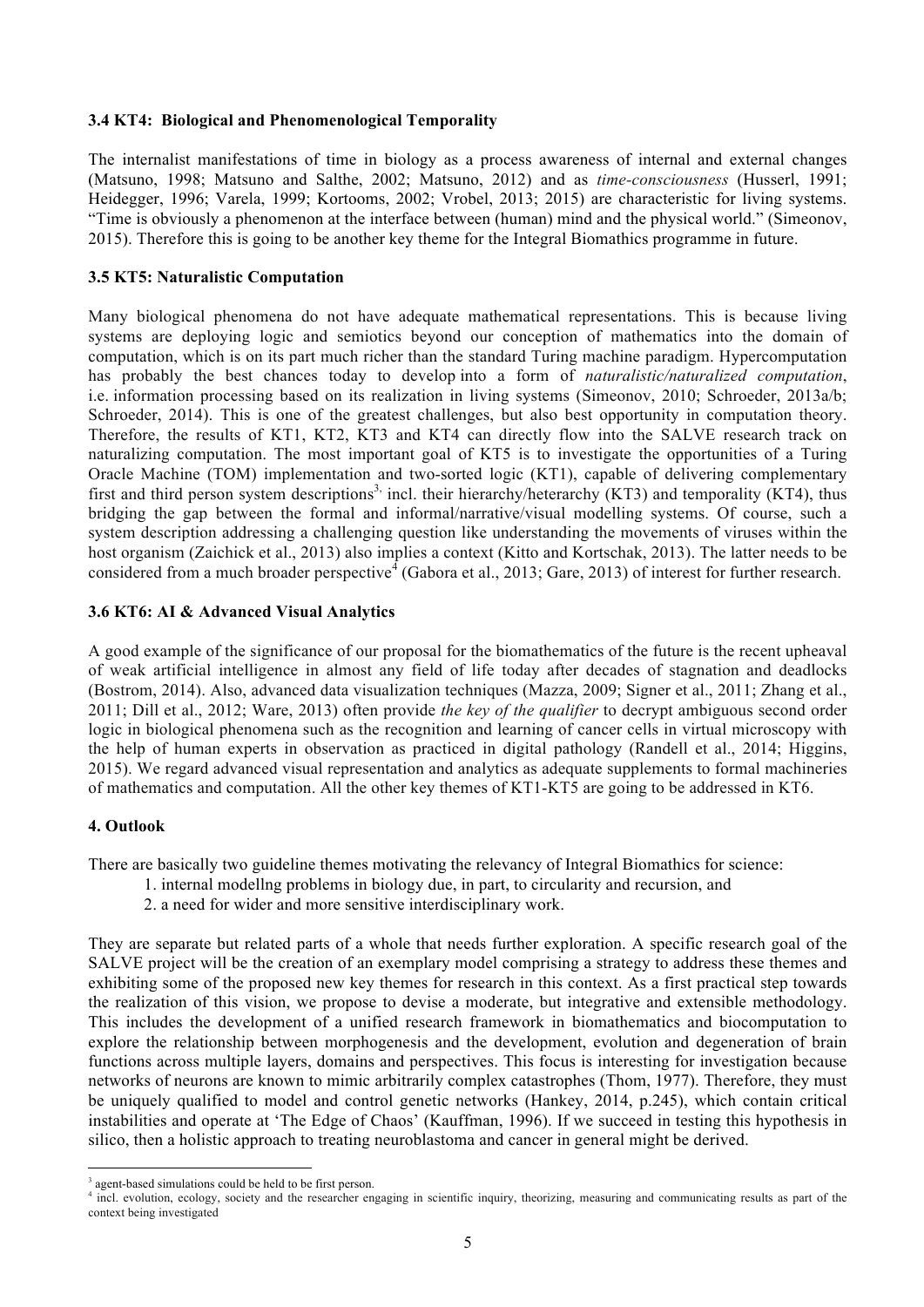#### **Acknowledgements**

We dedicate this review article to our close ones, who had sufficient patience with our passion while we were preparing this project: Rossen and Rossitza (for Plamen) and Anne-Françoise (for Ron). Our special thanks go to Andrée Ehresmann, Arran Gare, Ralph Abraham, Bruno Marchal, Ted Goranson, Louis H. Kauffman, Lesley Ogilvie, Stuart A. Kauffman, Koichiro Matsuno and Alex Hankey for their valuable feedback.

### **References**

- Artin, M. Grothendieck, A., Verlier, J.L. 1972. *Theorie des Topos et Cohomologie Étale des Schemas*, *Tome 1, Théorie des Topos (SGA4).* Séminaire de Géométrie Algébrique du Bois-Marie (1963-1964). 2nd edition. LNM. Springer. vols. 269, 270 and 305. MR 50/7130-2.
- Bohm, D. 1980. *Wholeness and the Implicate Order*, Routledge, Reprint 2002 ISBN-10: 0415289793; ISBN-13: 978-0415289795.
- Bostrom, N. 2014. *Superintelligence: Paths, Dangers, Strategies. Oxford University Press*. ISBN-10: 0199678111; ISBN-13: 978-0199678112.
- Brier, S. 2015. Finding an information concept suited for a universal theory of information? *J. Prog. Biophys Mol Bio*. 119(2). *Special Theme Issue on Integral Biomathics: Life Sciences, Mathematics, and Phenomenological Philosophy*. Elsevier. ISSN: 0079-6107. (in print)
- Brock, J., 1969. *Peirce's Logic of Vagueness*. Ph.D. dissertation. University of Illinois at Urbana-Champaign.
- Brock, J., 1979. Principal themes in Peirce's logic of vagueness. In: Ketner, K.L., Ransdell, J.M. (Eds.), *Studies in Peirce's Semeiotics. Peirce Studies*, 1. A Symposium by Members of the Institute for Studies in Pragmaticism, Lubbock, Texas, pp. 41-49.
- Cazalis, R. 2015. From creativity to perception: The conditions of possibility for a true biology. *J. Prog. Biophys Mol Bio,* 119(2). *Special Theme Issue on Integral Biomathics: Life Sciences, Mathematics, and Phenomenological Philosophy*. Elsevier. ISSN: 0079-6107.
- Chang, T.S. Vvedensky, D.D., Nicoll, J.F. 1992. Differential renormalization-group generators for static and dynamic critical phenomena. *Phys. Rep.* 217(6): 279-360. Elsevier. doi:10.1016/0370-1573(92)90041- W.
- Cottam, R., Ranson, W., Vounckx. R. 2005. Life and simple systems. *Sys Res Behav Sci* 22:413-430.
- Cottam, R., Ranson, W., Vounckx. R 2004a. Autocreative hierarchy I: structure ecosystemic dependence and autonomy. *SEED J*. 4: 24-41.
- Cottam, R., Ranson, W., Vounckx. R 2004b. Diffuse rationality in complex systems. In: Bar-Yam, Y., Minai, A. (eds.) *Unifying Themes in Complex Systems, vol. II*, 355-362. Westview Press, Boulder CO.
- Cottam, R., Ranson, W., Vounckx. R 2013. A framework for computing like Nature," in: G. Dodig-Crnkovic and R. Giovagnoli, Eds., *Computing Nature* (Springer SAPERE series), pp. 23-60.
- Damper, R. I. 2001. Analogical Reasoning, Analog Computation and the Computational Hypothesis of Cognitive Science*. Conference on Model-Based Reasoning* (MBR'01), May 17–19, 2001, Pavia, Italy. http://eprints.soton.ac.uk/255924/2/abst.pdf.
- Davidson, D. 1970. Mental Events. In: L. Foster and J. W. Swanson (eds.), Experience and Theory, Duckworth; reprint in D.D. 2001. Essays on Actions and Events, Oxford Univ. Press.
- Dill, J., Earnshaw, R., \_Kasik, D., Vince, J., Wong, P. C. (Eds). 2012. *Expanding the Frontiers of Visual Analytics and Visualization*. Springer. ISBN 978-1-4471-2803-8.
- Ehresmann, A.C., Gomez-Ramirez, J. 2015. Conciliating neuroscience and phenomenology via category theory. *J. Prog. Biophys Mol Bio*. 119(2). *Special Theme Issue on Integral Biomathics: Life Sciences, Mathematics, and Phenomenological Philosophy*. Elsevier. ISSN: 0079-6107. (in print)
- Ehresmann, A. C., Vanbremeersch, J. P. 2007. *Memory Evolutive Systems; Hierarchy, Emergence, Cognition*. Elsevier Science. ISBN-10: 0444522441; ISBN-13: 978-0444522443.
- Ford, B.J. 2010. The secret power of the single cell. *New Scientist*, 206(2757): 26-27. doi:10.1016/S0262- 4079(10)61011-1.
- Gabora, L., Scott, E. O., Kauffman, S. 2013. A quantum model of exaptation: Incorporating potentiality into evolutionary theory. *J. Prog. Biophys Mol Bio.* 113(1): 108-116. *Special Theme Issue: Can biology create a profoundly new mathematics?* ISSN: 0079-6107. http://dx.doi.org/10.1016/j.pbiomolbio.2013.03.012.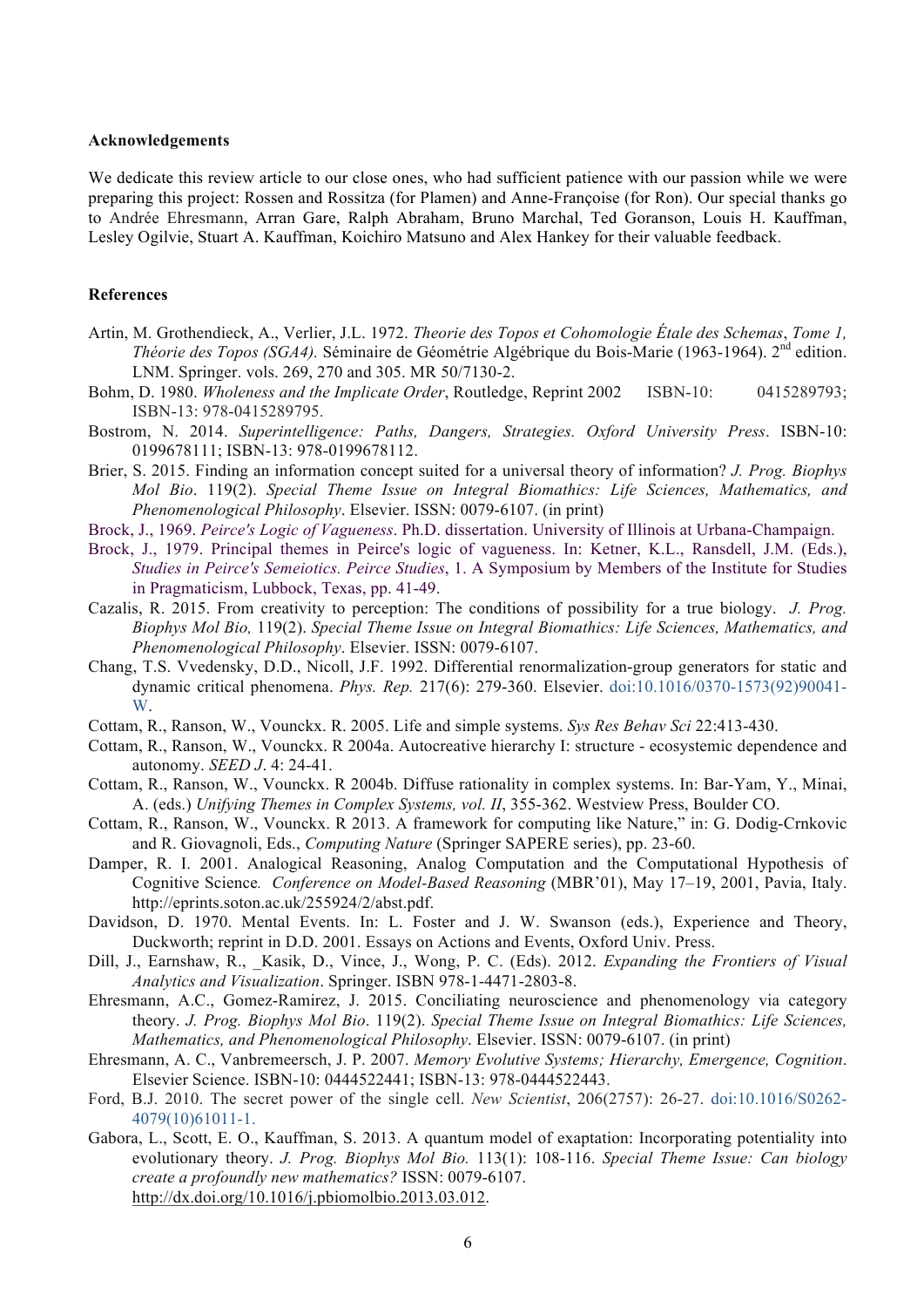- Gare, A. 2013. Overcoming the Newtonian paradigm: The unfinished project of theoretical biology from a Schellingian perspective. *J. Prog. Biophys Mol Bio,* 113(1): 5-24. *Special Theme Issue on Integral Biomathics: Can Biology Create a Profoundly New Mathematics and Computation?* Elsevier. ISSN: 0079-6107.
- Gentner, D., Forbus, K. D. 2011. Computational models of analogy. Wiley Interdisciplinary Reviews: Cognitive Science, 2(3), 266-276.

http://groups.psych.northwestern.edu/gentner/papers/gentner&Forbus\_2011.pdf

Godfrey-Smith, P. 2014. *Philosophy of Biology*. Princeton University Press. ISBN: 9780691140018.

- Goranson, T., Cardier, B. Devlin, K. 2015. Pragmatic Phenomenological Types*. J. Prog. Biophys Mol Bio,* 119 (2). *Special Theme Issue on Integral Biomathics: Life Sciences, Mathematics, and Phenomenological Philosophy*. Elsevier. ISSN: 0079-6107 (in print)
- Goranson, H. T., Cardier, B. 2013. A Two-sorted Logic for Structurally Modeling Systems. *J. Prog. Biophys Mol Bio,* 113 (1): 141-178. *Special Theme Issue on Integral Biomathics: Can Biology Create a Profoundly New Mathematics and Computation?* Elsevier. ISSN: 0079-6107.
- Griffiths, P. E. 2002. Philosophy of Biology. http://paul.representinggenes.org/webpdfs/Grif.06.PhilBiol.pdf.
- Grothendieck, A. 1971. *Revêtments Étales et Groupe Fondamental (SGA-1)*. Séminaire de Géométrie Algébrique du Bois-Marie (1960-1961). Springer LNM 224. Springer. ISBN: 978-3-540-05614-0. Update 2004: http://arxiv.org/pdf/math/0206203v2.pdf.
- Grothendieck, A. 1957. Sur quelques points d'algèbre homologique, I. *Tohoku Math. J.* **9**(2):119-221. doi:10.2748/tmj/1178244839. http://projecteuclid.org/euclid.tmj/1178244839.
- Hankey, A. 2015. A Complexity Basis for Phenomenology: how information states at criticality offer a new approach to understanding experience of self, being and time. *J. Prog. Biophys Mol Bio,* 119(2). *Special Theme Issue on Integral Biomathics: Life Sciences, Mathematics, and Phenomenological Philosophy*. Elsevier. ISSN: 0079-6107. (in print)
- Hankey, A. 2014. Complexity biology-based information structures can explain subjectivity, objective reduction of wave packets, and non-computability. *Cosmos and History: The Journal of Natural and Social Philosophy,* 10(1): 237-250. ISSN 1832-9101.

http://cosmosandhistory.org/index.php/journal/article/viewFile/417/752.

- Heidegger, M. 1969. Zeit und Sein. In: *Zur Sache des Denkens* First Edtion. Niemeyer, Tübingen Germany, 1- 25. also in: Heidegger, M. 1972. *Being and Time*. SUNY Press. ISBN-10: 0-7914-2677-7; ISBN-13: 978-0-7914-2677-7.
- Higgins, C. 2015. Applications and challenges of digital pathology and whole slide imaging. *Biotech Histochem*. 90(5):341-7. doi: 10.3109/10520295.2015.1044566.
- Hipólito, I. 2015. Proof phenomenon as a function of the phenomenology of proving. *J. Prog. Biophys Mol Bio*. 119(2). *Special Theme Issue on Integral Biomathics: Life Sciences, Mathematics, and Phenomenological Philosophy*. Elsevier. ISSN: 0079-6107. (in print)
- Hoffman, W. C. 2013. Mathematics for Biomathics. *J. Prog. Biophys Mol Bio,* 113(1): 179-180. *Special Theme Issue on Integral Biomathics: Can Biology Create a Profoundly New Mathematics and Computation?* Elsevier. ISSN: 0079-6107.
- Husserl, E. 1991. *On the Phenomenology of the Consciousness of Internal Time (1893–1917).* Trans. J. Brough. Collected Works IV. Dordrecht: Kluwer Academic Publishers. ISBN 0-7923-0891-3.
- Justman, Q. 2015. 1970s Nostalgia for the Modern Day. *Cell Systems*. 1(3): 175. DOI: http://dx.doi.org/10.1016/j.cels.2015.09.003.
- Kauffman, S.A., Gare, A. 2015. Beyond Descartes and Newton: Recovering life and humanity. *J. Prog. Biophys Mol Bio*. 119(2). *Special Theme Issue on Integral Biomathics: Life Sciences, Mathematics, and Phenomenological Philosophy*. Elsevier. ISSN: 0079-6107. (in print)
- Kauffman, S.A. 1996. *At Home in the Universe. The search for the laws of self-organization and complexity*. Oxford University Press, Oxford. ISBN-10: 0195111303; ISBN-13: 978-0195111309.
- Kim, J. 1987. 'Strong' and 'Global' Supervenience Revisited. *Philosophy and Phenomenological Research,*  48, 2: 315-326.
- Kim, J. 1984. Concepts of Supervenience. *Philosophy and Phenomenological Research* ,45, 2: 153-176.
- Kitto, K., Kortschak, R. D., 2013. Contextual models and the non-Newtonian paradigm. *J. Prog. Biophys Mol Bio.* 113(1): 97-107. *Special Theme Issue on Integral Biomathics: Can Biology Create a Profoundly New Mathematics and Computation?* Elsevier. ISSN: 0079-6107.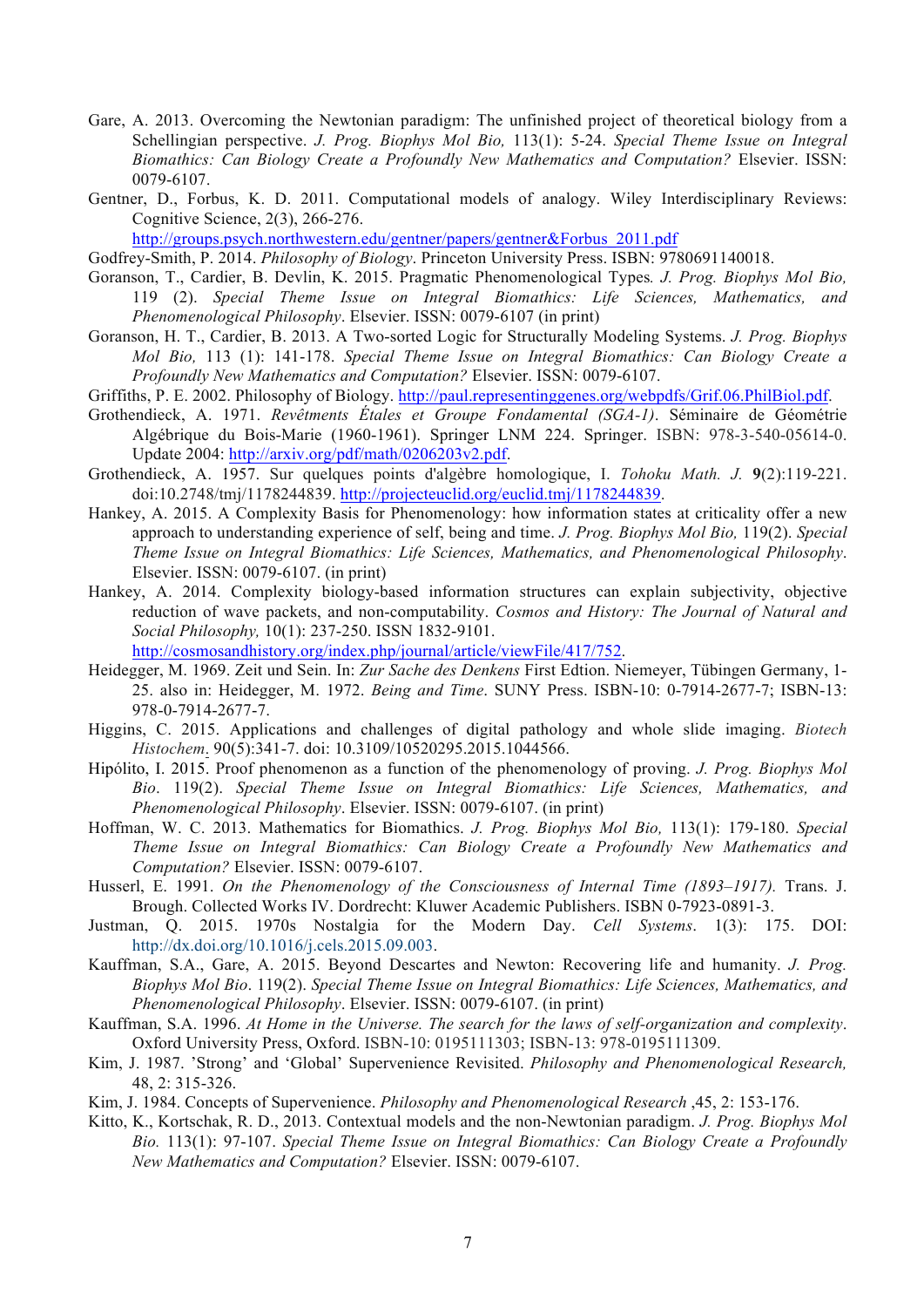- Kokinov, B., French, R., M. 2002. Computational Models of Analogy Making. In: Lynn Nadel (ed.) *Encyclopedia of Cognitive Science*. MacMillan. http://old.nbu.bg/cogs/personal/kokinov/ENCYCL98.PDF.
- Kortooms, T. 2002. *Phenomenology of Time*. *Edmund Husserl's Analysis of Time-Consciousness*. Springer. ISBN 978-90-481-5867-6.
- Kuhn, T. 1962. *The Structure of Scientific Revolutions*. University of Chicago Press. ISBN: 9780226458113.
- Kull, K. 2015. Semiosis stems from logical incompatibility in organic nature: Why biophysics does not see meaning, while biosemiotics does. *J. Prog. Biophys Mol Bio*. 119(2). *Special Theme Issue on Integral Biomathics: Life Sciences, Mathematics, and Phenomenological Philosophy*. Elsevier. ISSN: 0079- 6107. (in print)
- Longo, G., Montévil, M., Kauffman, S. 2012. No entailing laws, but enablement in the evolution of the biosphere. *arXiv*:1201.2069 [q-bio.OT]. http://arxiv.org/abs/1201.2069.
- Longo, G., Montévil, M.. 2011. From physics to biology by extending criticality and symmetry breakings. *J. Prog. Biophys. Mol. Bio*., 106(2):340 –347. Systems Biology and Cancer.
- Lurie, J. 2009. *Higher Topos Theory*. Princeton University Press. ISBN 978-0-691-14049-0.
- Mazza, R. 2009. *Introduction to Information Visualizaion*. Springer. ISBN: 978-1848002180.
- MacLane, S. 1950. Duality for groups. *Bull. Amer. Math. Soc.* 56(6):485–516. http://projecteuclid.org/euclid.bams/1183515045.
- McCulloch, W.S. 1945. A heterarchy of values determined by the topology of nervous nets. *The bulletin of mathematical biophysics*, 7(2): 89**‐**93.
- Matsuno, K. 2015. On the Physics of the Emergence of Sensorimotor Control in the Absence of the Brain. *J. Prog. Biophys Mol Bio*. 119(2). *Special Theme Issue on Integral Biomathics: Life Sciences, Mathematics, and Phenomenological Philosophy*. Elsevier. ISSN: 0079-6107. (in print)
- Matsuno, K. 2013. Making Biological Theory More Down to Earth. *J. Prog. Biophys Mol Bio,* 113(1): 127- 140: 46-56. *Special Theme Issue on Integral Biomathics: Can Biology Create a Profoundly New Mathematics and Computation?* Elsevier. ISSN: 0079-6107.
- Matsuno, K. 2012. Time in Biology as a Marker of the Class Identity of Molecules. In: *Integral Biomathics: Tracing the Road to Reality*, Proc. of iBioMath 2011, Paris and ACIB '11, Stirling UK, P. L. Simeonov, L. S. Smith, A. C. Ehresmann (Eds.), Springer, ISBN-10: 3642281109; ISBN-13: 978-3642281105. 269-278.
- Matsuno, K. 1998. Space-Time Framework of Internal Measurement. In: *Computing Anticipatory Systems, AIP Conference Proceedings 437*, edited by D. M. Dubois, 101–15. Woodbury, NY: American Institute of Physics.
- Matsuno, K. 1996. Internalist Stance and the Physics of Information. *BioSystems* 38, 111–118.
- Matsuno, K., Salthe, S. N. 2002. The origin and development of time. *International Journal of General Systems.* 31(4): 377-393.
- Murfet, D. 2006. *Abelian Categories*. http://therisingsea.org/notes/AbelianCategories.pdf.
- Nakajima, T. 2015. Biologically inspired information theory: Adaptation through construction of external reality models by living. *J. Prog. Biophys Mol Bio*. 119(2). *Special Theme Issue on Integral Biomathics: Life Sciences, Mathematics, and Phenomenological Philosophy*. Elsevier. ISSN: 0079-6107. (in print)
- Peirce, C.S., 1869. Grounds of the validity of the laws of logic. In: Hauser, N., Kloesel, C.J.W. (Eds.), *The Essential Peirce. Selected Philosophical Writings*, vol. 1 (1867-1893). Indiana University Press (1992). ISBN-10: 0253207215; ISBN-13: 978-0253207210.
- Randell, R. Ruddle, R.A., Thomas, R.G., Mello-Thoms, C., Treanor, D. 2014. Diagnosis of major cancer resection specimens with virtual slides: impact of a novel digital pathology workstation. *Hum Pathol*. 45(10):2101-6. doi: 10.1016/j.humpath.2014.06.017.
- Root-Bernstein, R. S. 2012. Processes and Problems That May Define the New BioMathematics Field. In: *Integral Biomathics: Tracing the Road to Reality*, Proc. of iBioMath 2011, Paris and ACIB '11, Stirling UK, P. L. Simeonov, L. S. Smith, A. C. Ehresmann (Eds.), Springer-Verlag, Heidelberg, ISBN-10: 3642281109; ISBN-13: 978-3642281105.
- Rosen S. M. 2015. Why Natural Science Needs Phenomenological Philosophy. *J. Prog. Biophys. Mol. Bio.*  119(2). *Special Theme Issue on Integral Biomathics: Life Sciences, Mathematics, and Phenomenological Philosophy*. Elsevier. ISSN: 0079-6107. (in print)
- Rossi, A. 2011. Renè Thom: Forms, Catastrophes and Complexity. *Logic and Philosophy of Science.*  IX(1):95-101*.* http://www2.units.it/episteme/L&PS\_Vol9No1/L&PS\_Vol9No1\_2011\_08\_Rossi.pdf.
- Rudolph, L. 2014. *Qualitative Mathematics for the Social Sciences: Mathematical Models for Research on Cultural Dynamics*. Routledge, ISBN-10: 1138808520; ISBN-13: 978-1138808522.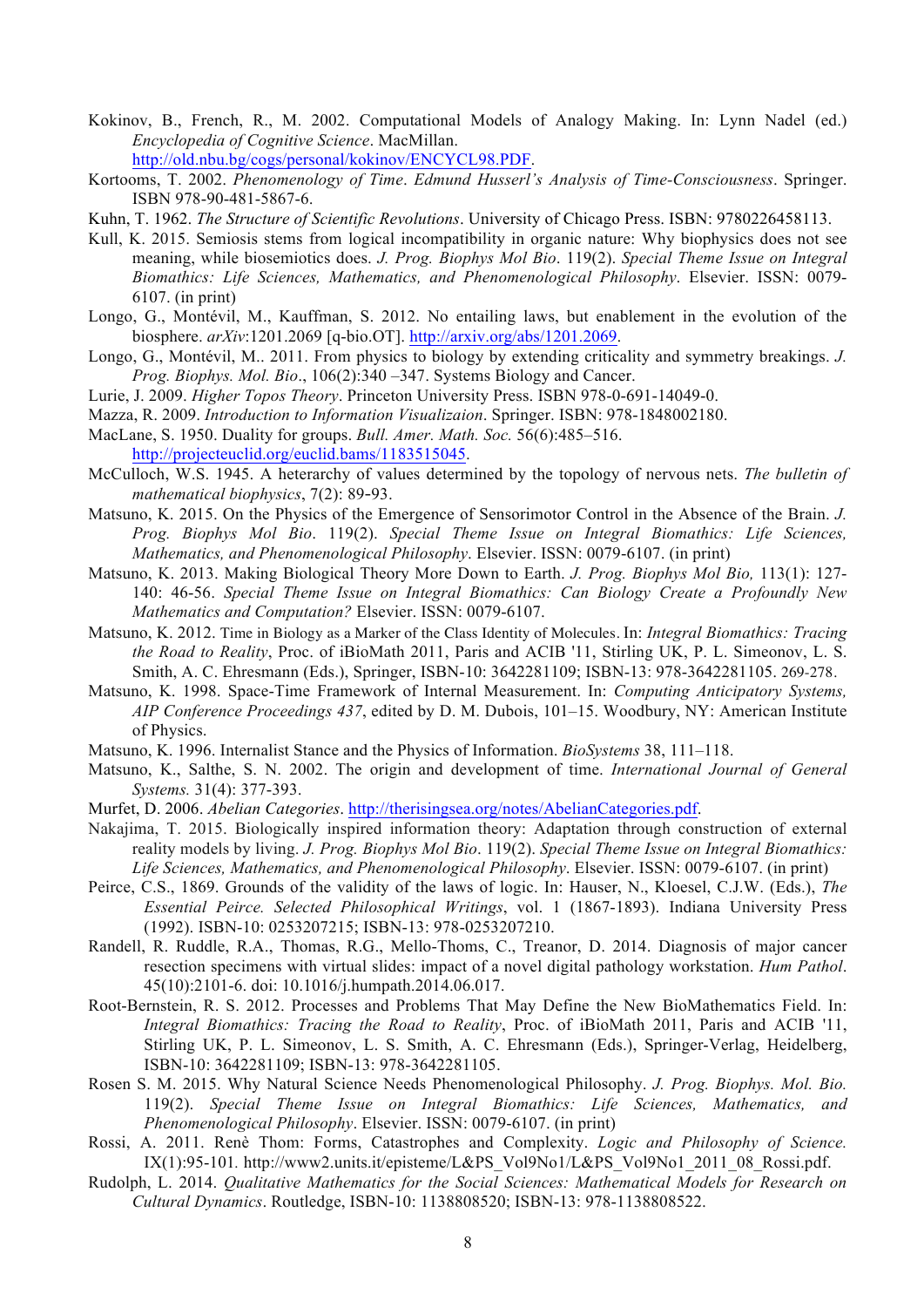Sacks, E. 1985. Qualitative Mathematical Reasoning. *Proc. IJCAI-85*.

- http://www.ijcai.org/Past%20Proceedings/IJCAI-85-VOL1/PDF/024.pdf.
- Schroeder, M. J. 2014. Computing as Dynamics of Information: Classification of Geometric Dynamical Information Systems Based on Properties of Closure Spaces. In: Akihiro Yamamura (Ed.), *RIMS Kokyuroku, Algebra and Computer Science*, Research Institute for Mathematical Sciences, Kyoto University, Kyoto, No. 1873,126-134.
- Schroeder, M. J. 2013a. From Proactive to Interactive Theory of Computation. In: *M. Bishop and Y. J. Erden (Eds.): The 6th AISB Symposium on Computing and Philosophy: The Scandal of Computation – What is Computation? The Society for the Study of Artificial Intelligence and the Simulation of Behaviour,* 47- 51.
- Schroeder, M. J. 2013b. Dualism of Selective and Structural Manifestations of Information in Modelling of Information Dynamics. In: G. Dodig-Crnkovic, R. Giovagnoli (Eds.) *Computing Nature, SAPERE 7,*  Springer, Berlin. 125-137.
- Signer, W., Miksch, S., Schumann, H., Tominski, C. 2011. *Visualization of Time-Oriented Data*. Springer. ISBN 978-0-85729-078-6.
- Simeonov, P. L., Gare, A., Rosen, S.M. (Eds.) 2015. *Life Sciences, Mathematics, and Phenomenological Philosophy. Special Theme Issue on Integral Biomathics. J. Prog. Biophys Mol Bio, 119(2). Elsevier.* ISSN: 0079-6107. (in print)
- Simeonov, P. L. 2015. Yet another time about time. Part I: An essay on the phenomenology of physical time. *J. Prog. Biophys Mol Bio*. 119(2). *Special Theme Issue on Integral Biomathics: Life Sciences, Mathematics, and Phenomenological Philosophy*. Elsevier. ISSN: 0079-6107. (in print); also in arXiv: http://arxiv.org/abs/1505.05724.
- Simeonov, P. L. Gomez-Ramirez, J., Siregar, P. 2013. On Some Recent Insights in Integral Biomathics*. J. Prog. Biophys Mol Bio,* 113(1): 216-228. *Special Theme Issue on Integral Biomathics: Can Biology Create a Profoundly New Mathematics and Computation?* Elsevier. ISSN: 0079-6107. DOI:10.1016/j.pbiomolbio.2013.06.001. also in: arXiv.org, http://arxiv.org/abs/1306.2843.
- Simeonov, P. L., Brezina, E., Cottam, Ehresmann, A. C., Gare, A., Goranson, T., Gomez-Ramirez, J., Josephson, B. D., Marchal, B., Matsuno, K., Root-Bernstein, R. S., Rössler, O. E., Salthe, Schroeder, M., S. N., Seaman, Siregar, P., B., Smith, L. S. 2012. Stepping Beyond the Newtonian Paradigm in Biology. Towards an Integrable Computational Model of Life: Accelerating Discovery in the Biological Foundations of Science. INBIOSA White Paper. In: *Integral Biomathics: Tracing the Road to Reality*, Proc. of iBioMath 2011, Paris and ACIB '11, Stirling UK, P. L. Simeonov, L. S. Smith, A. C. Ehresmann (Eds.), Springer, ISBN-10: 3642281109; ISBN-13: 978-3642281105.
- Simeonov, P. L. 2010. Integral Biomathics: A Post-Newtonian View into the Logos of Bios. *J. Prog. Biophys Mol Bio,* 102(2/3): 85-121. Elsevier, ISSN:0079-6107, DOI: 10.1016/j.pbiomolbio.2010.01.005. http://dx.doi.org/10.1016/j.pbiomolbio.2010.01.005.
- Simeonov, P. L. 2002. *The Wandering Logic Intelligence. A Hyperactive Approach to Network Evolution and Its Application to Adaptive Mobile Multimedia Communications*. Technische Universität Ilmenau, Fakultät für Informatik und Automatisierung, http://d-nb.info/974936766. OCLC WorldCat Number: 76757065.
- Smith, W. R. 1983. Qualitative Mathematical Models of Endocrine Systems. Am. J. Physiol. 245(4):473-7. http://www.ncbi.nlm.nih.gov/pubmed/6353946.
- Smolin, L. 2006. *The Trouble With Physics: The Rise of String Theory, The Fall of a Science, and What Comes Next.* Houghton Mifflin Co. ISBN-10: 0-618-55105-0; ISBN-13: 978-0-618-55105-7.
- Sober, 2000. *Philosophy of Biology*. Westview Press/Oxford University Press. ISBN-10: 0813391261; ISBN-13: 978-0813391267.
- Thom, R. 1977. Structural Stability, Catastrophe Theory and Applied Mathematics. *SIAM Review*, 19(2): 189- 201.
- Varela, F.J. 1999. The Specious Present: A Neurophenomenology of Time Consciousness. In: J. Petitot, F.J. Varela, J.-M. Roy and B. Pachoud (eds), *Naturalizing Phenomenology: Issues in Contemporary Phenomenology and Cognitive Science*. Stanford, CA: Stanford University Press. ISBN-10: 0804736103; ISBN-13: 978-0804736107. 166-314.
- von Goldammer, E. Joachim, P., Newbury, J. 2003. Heterarchy Hierarchy: Two complementary categories of description. http://www.vordenker.de/heterarchy/a\_heterarchy-e.pdf. Accessed on 09.09.2015.